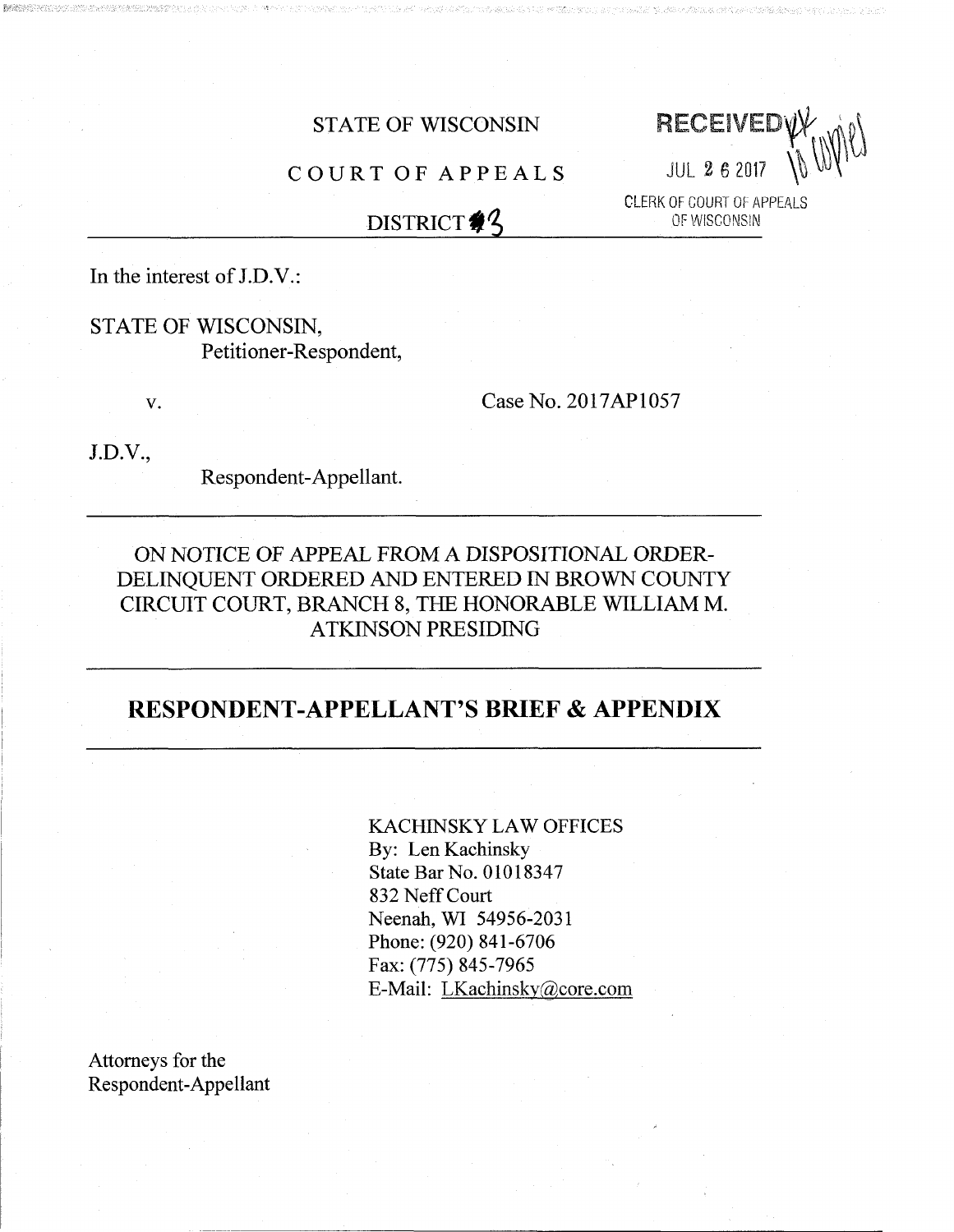## **TABLE OF CONTENTS**

*i*

*l*

**'**

**f**

| STATEMENT ON ORAL ARGUMENT AND PUBLICATION2                                                                                                           |  |
|-------------------------------------------------------------------------------------------------------------------------------------------------------|--|
|                                                                                                                                                       |  |
|                                                                                                                                                       |  |
|                                                                                                                                                       |  |
| THE EVIDENCE WAS INSUFFICIENT FOR THE COURT TO<br>FIND BEYOND A REASONABLE DOUBT THAT J.D.V. WAS<br>GUILTY OF BATTERY AND NOT ACTING IN SELF-DEFENSE7 |  |
|                                                                                                                                                       |  |

#### **CASES CITED**

*Burks v. United States,* 437 U.S. 1, 57 L.Ed.2d 1, 98 S.Ct. 2141 (1978)....10 *State v. Head,* 2002 WI 99, 255 Wis.2d 194, 648 N.W.2d 413................8-9 *State v. Poellinger*, 153 Wis. 2d 493, 451 N.W.2d 752 (1990). . . . . . . . . . . . . . . . . 7, 8 *State v. Routon,* 2007 WI App 178, 304 Wis. 2d 480, 736 N.W.2d 530......7 *State v. Schutte,* 2006 WI App 135, 295 Wis. 2d 256, 720 N.W.2d ............7 *State v. Watkins,* 2002 WI 101, 255 Wis.2d 265, 647 N.W.2d 244.............9

### **WISCONSIN STATUTES CITED**

Sec. 809.19(8)(b) and (c) 11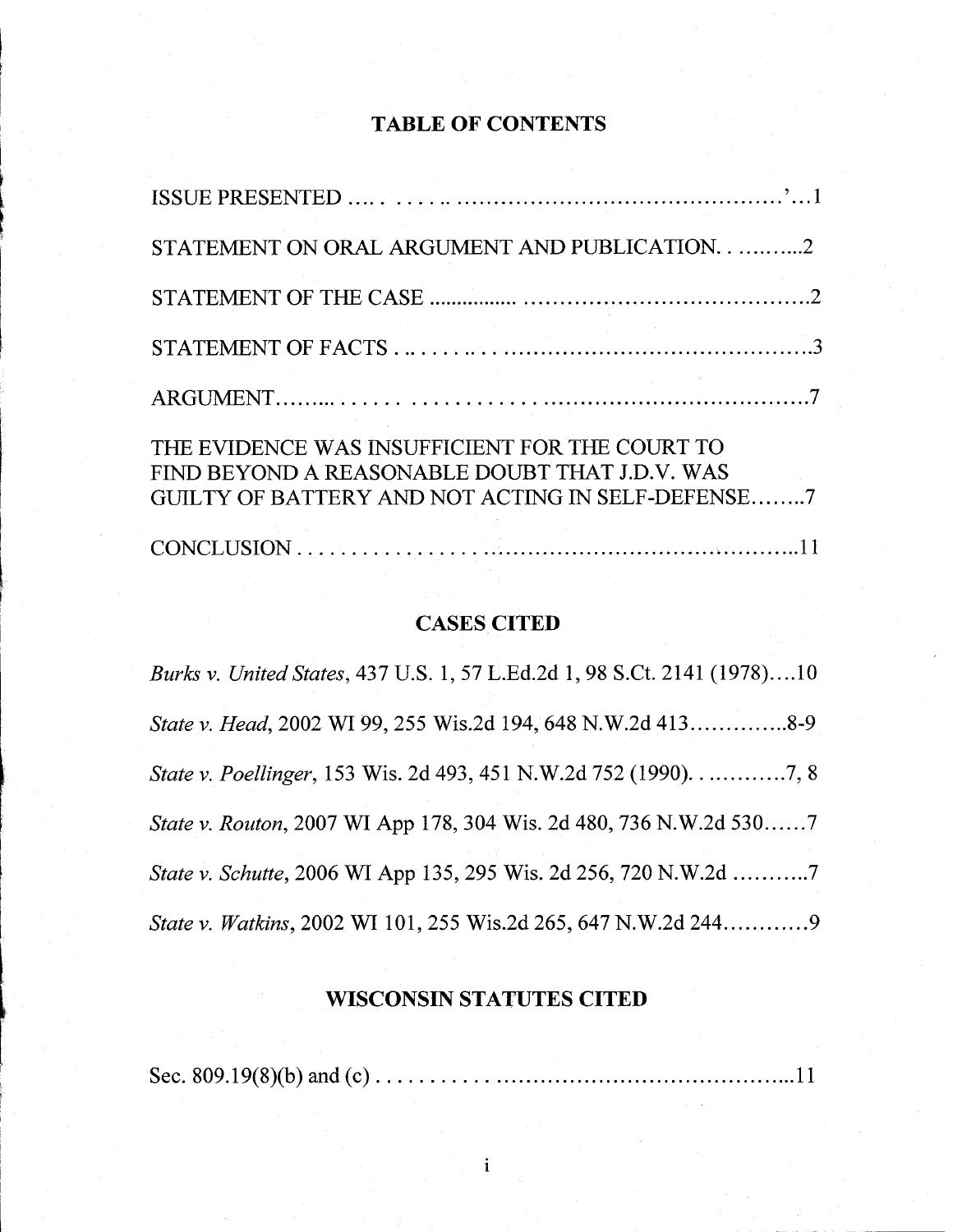*r y*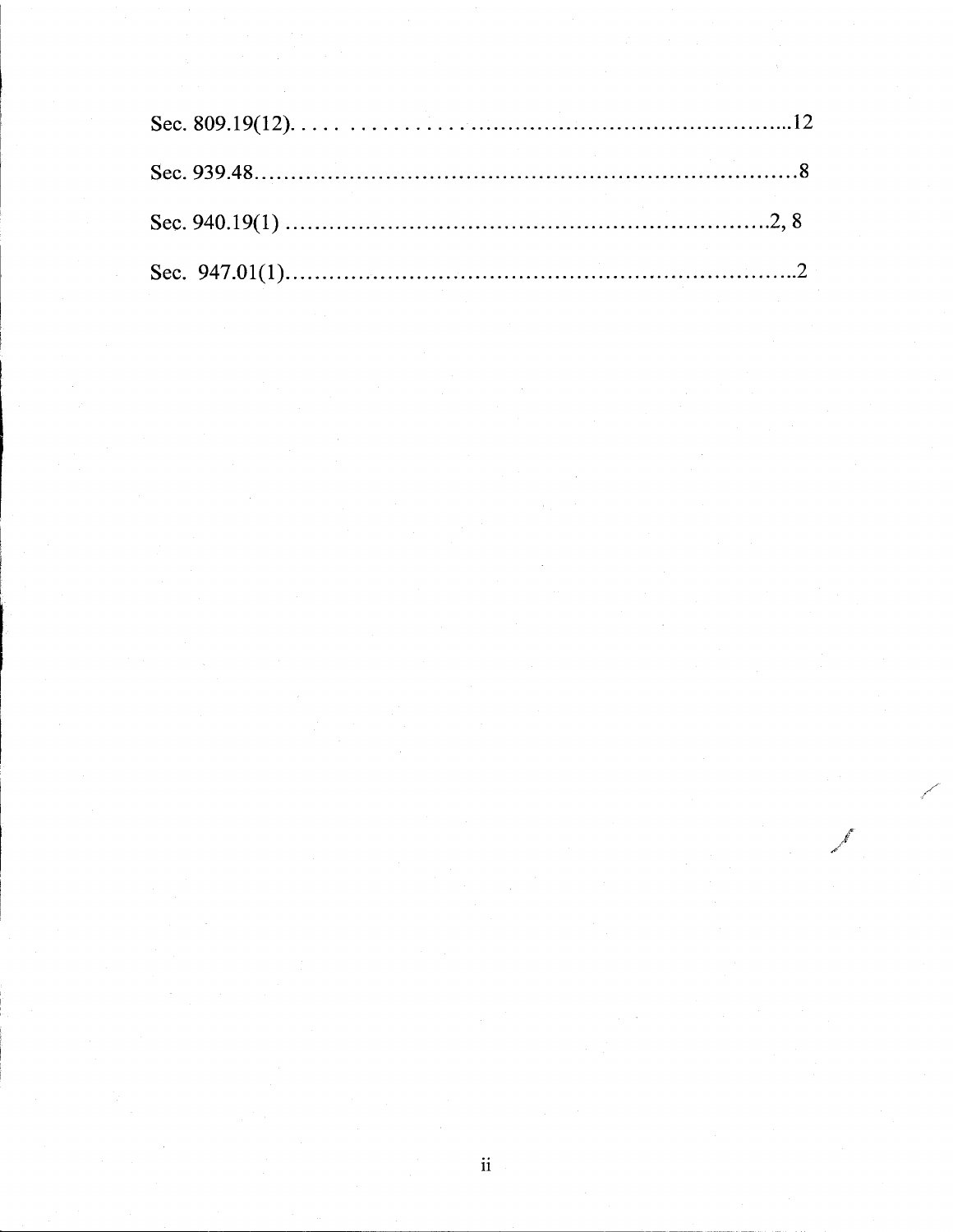#### STATE OF WISCONSIN

#### COURT OF APPEALS

#### DISTRICT II

In the interest of J.D.V.:

STATE OF WISCONSIN, Petitioner-Respondent,

v. Case No. 2017AP1057

J.D.V.,

Respondent-Appellant.

### ON NOTICE OF APPEAL FROM A DISPOSITIONAL ORDER-DELINQUENT ORDERED AND ENTERED IN BROWN COUNTY CIRCUIT COURT, BRANCH 8, THE HONORABLE WILLIAM M. ATKINSON PRESIDING

## **RESPONDENT-APPELLANT'S BRIEF**

#### **ISSUE PRESENTED**

WAS THE EVIDENCE SUFFICIENT FOR THE COURT TO FIND BEYOND A REASONABLE DOUBT THAT J.D.V. COMMITTED THE OFFENSE OF BATTERY AND WAS NOT ACTING IN SELF-DEFENSE?

The trial court answered this question in the affirmative.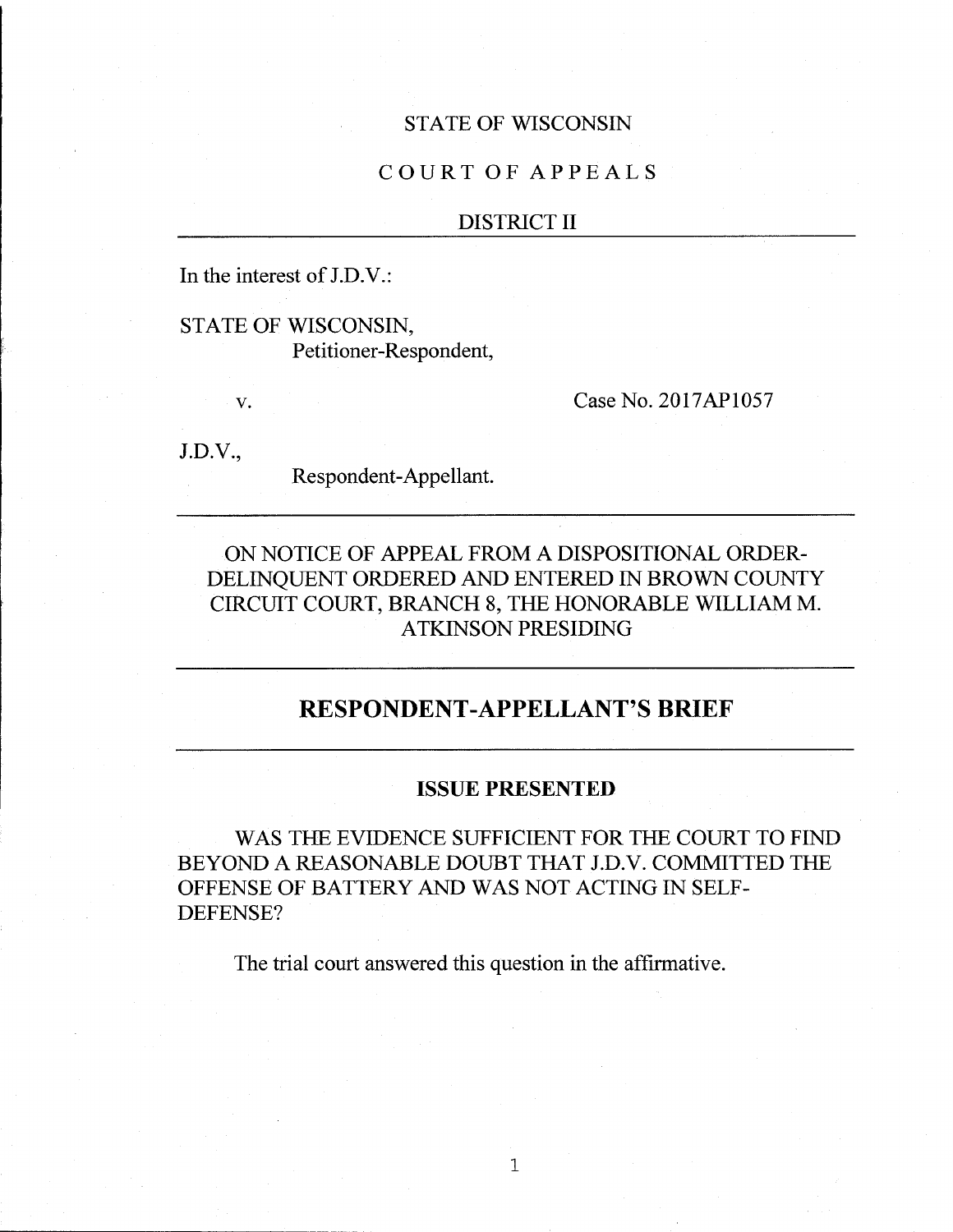## **STATEMENT ON ORAL ARGUMENT AND PUBLICATION**

Oral argument is not requested as the respondent-appellant (J.D.V.) believes that the briefs of the parties will sufficiently meet and discuss the issues on appeal. Publication is not requested as this is a one judge appeal based upon settled case law and unique facts.

## **STATEMENT OF THE CASE**

This matter was commenced by the filing of a delinquency petition (1) on August 9, 2016, charging J.D.V. with battery and disorderly conduct contrary to Sec. 940.19(1) and 947.01(1) Wis. Stats. Assistant State Public Defender (ASPD) Scott Stebbins was appointed to represent J.D.V. (2). On August 24, 2016, J.D.V. entered a denial and further proceedings were scheduled (32). A fact-finding hearing to the court, the Honorable William Atkinson presiding, was held on December 12, 2016 which resulted in a finding of delinquency of battery and dismissal of the disorderly conduct allegation (36). The court ordered a pre-dispositional report which was later filed (16). At disposition on January 19, 2017, the court placed J.D.V. on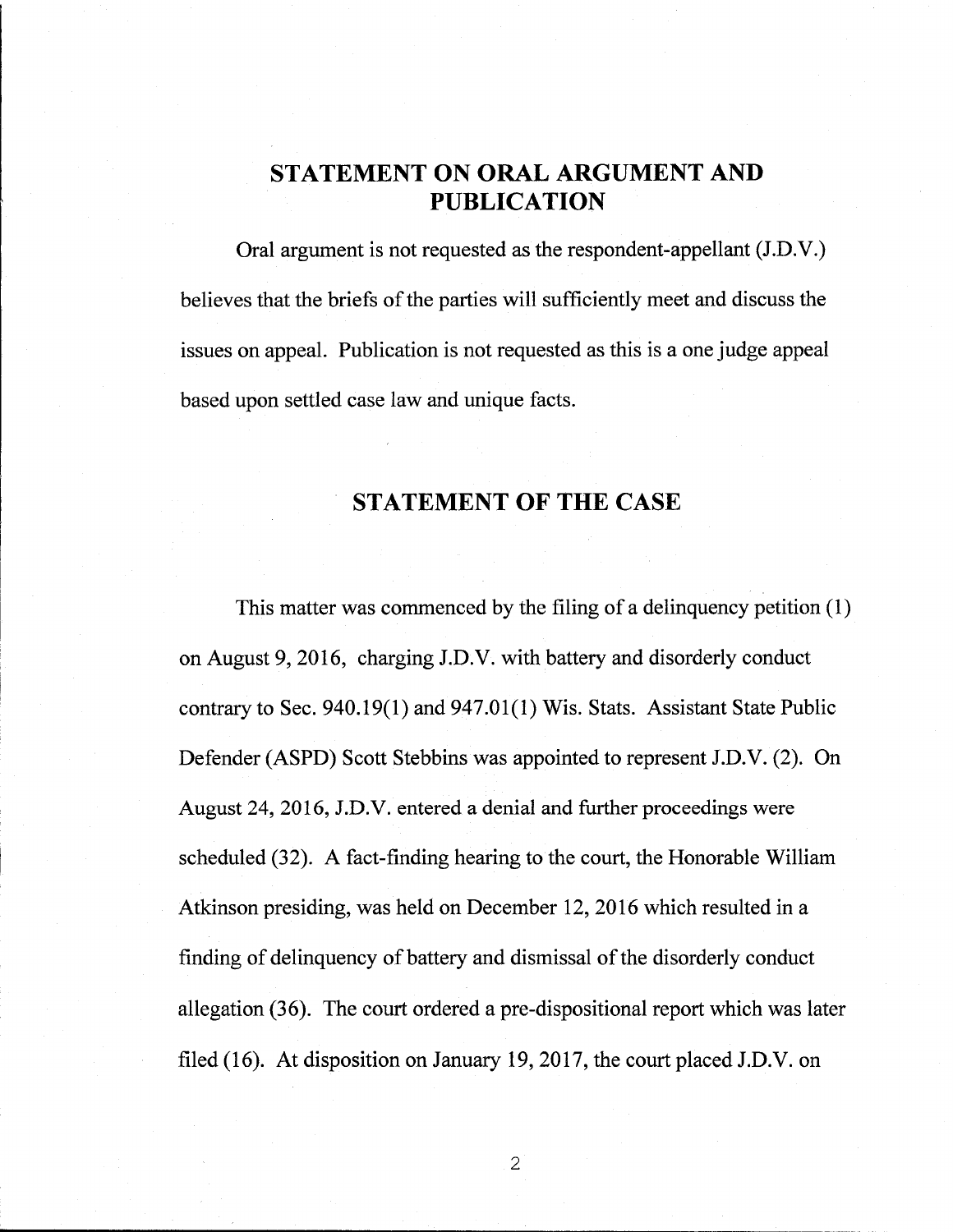supervision until January 8, 2018 subject to certain conditions (37) and subsequently entered a written order on January 16, 2017 (21; App.101- **<sup>I</sup>** 104).

J.D.V. filed a notice of intent to purse post-adjudication relief $(25)$ and the undersigned attorney was appointed to represent him (28). On May 25, 2017, J.D.V. filed a notice of appeal directed at the dispositional order (27).

#### STATEMENT OF FACTS

At the fact-finding hearing that commenced on December 12, 2016, T.S.<sup>1</sup> testified that on the morning of May 26, 2016, he was in the rehearsal for the choir for Bay Port Middle School (36: 6-7). J.D.V. was also in the choir (36: 7). T.S. was behind J.D.V. on some risers during the practice and stepped on J.D.V.'s fingers (36: 7-8, 16, 17). T.S. claimed it was an accident but J.D.V. disagreed (36: 8). While still on the risers, words were exchanged between the two (36: 9). J.D.V.'s facial expressions indicated that J.D.V. was upset (36: 9).

As T.S. and J.D.V. were leaving the school, J.D.V. asked T.S. ifhe wanted to fight and T.S. responded that he was not that dumb (36: 10, 25).

 $<sup>1</sup>$  In this brief, J.D.V, will use the initials of juveniles who are witnesses.</sup>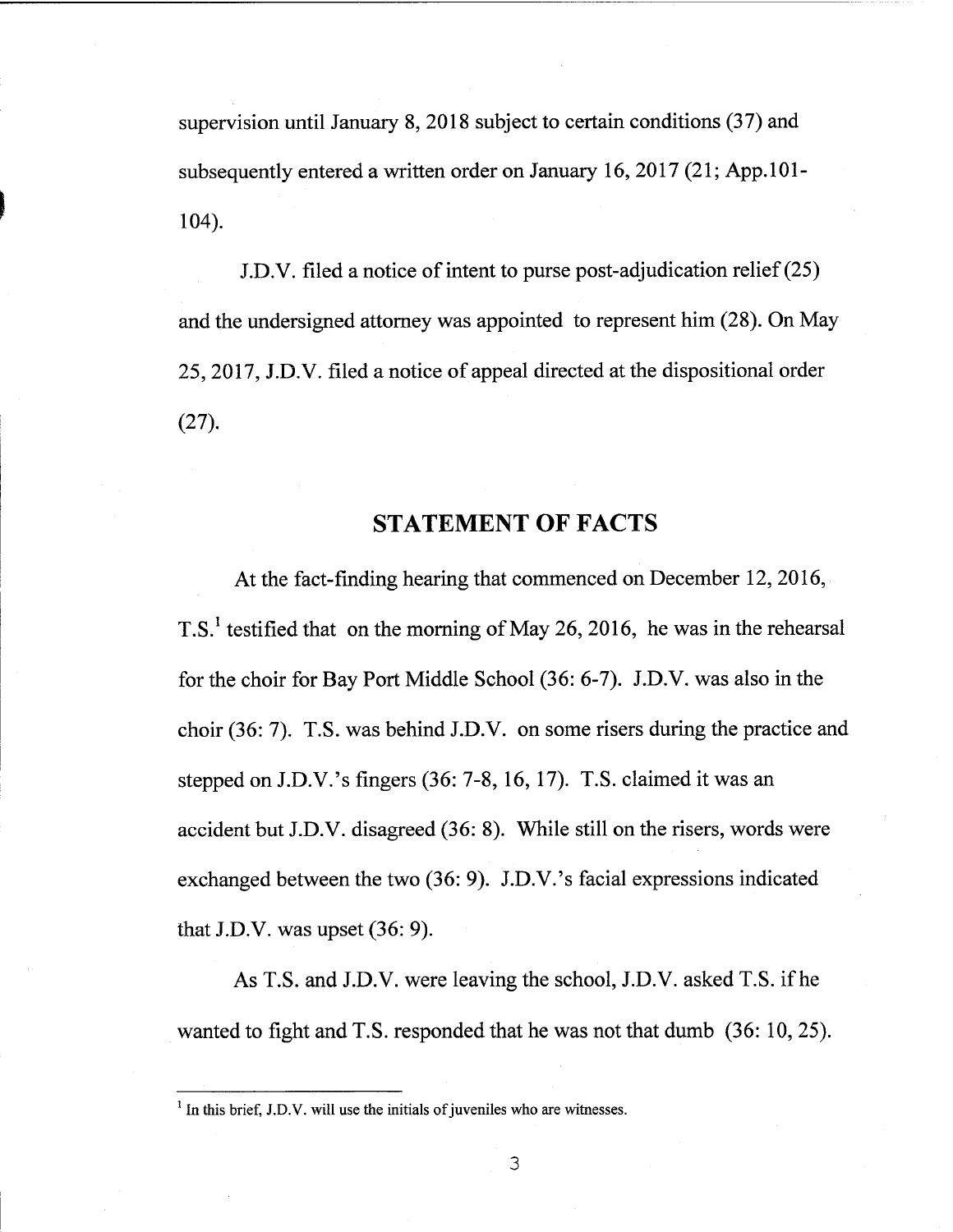J.D.V. got closer to T.S. and said something but did not appear angry (36: 11,36). T.S. jabbed playfully at J.D.V. (36: 12). Just before T.S. was about to board his bus, J.D.V. swung at T.S.'s head from <sup>a</sup> distance but did not connect (36: 10-11, 13, 19, 25). T.S. put his hands up and fists balled up as if they were joking around  $(36: 20, 21)$ . T.S. threw a punch and kept his hands up and then by his waist (36: 21). J.D.V. threw a punch back that missed (36: 21). As T.S. walked away, J.D. V. came at T.S. again and made contact with T.S.'s head, giving T.S. <sup>a</sup> headache (36: 13-14). T.S. claimed that he had already turned away when J.D.V. punched him a second time and connected (36: 36). J.D.V. did not keep coming at T.S. after the punch connected (36: 22). Then T.S. walked into his bus (36: 14).

T.S. admitted that he made cutting down comments to J.D.V. but claimed he did not do so during this incident  $(36: 17)$ . T.S. knew of no other reason J.D.V. was mad at him besides T.S. stepping on his fingers (36: 18).

K.C. testified that on May 36, 2016 that during choir T.S. kicked the back of J.D.V.'s knees several times and kept joking around after J.D.V. told him to stop (36: 30, 38). T.S. was also saying things to J.D.V. in the bleachers (36: 37). J.D.V. told K.C. and a couple others (but not T.S.) that they were going to fight (36: 30). J.D.V. asked K.C. to record the fight (36: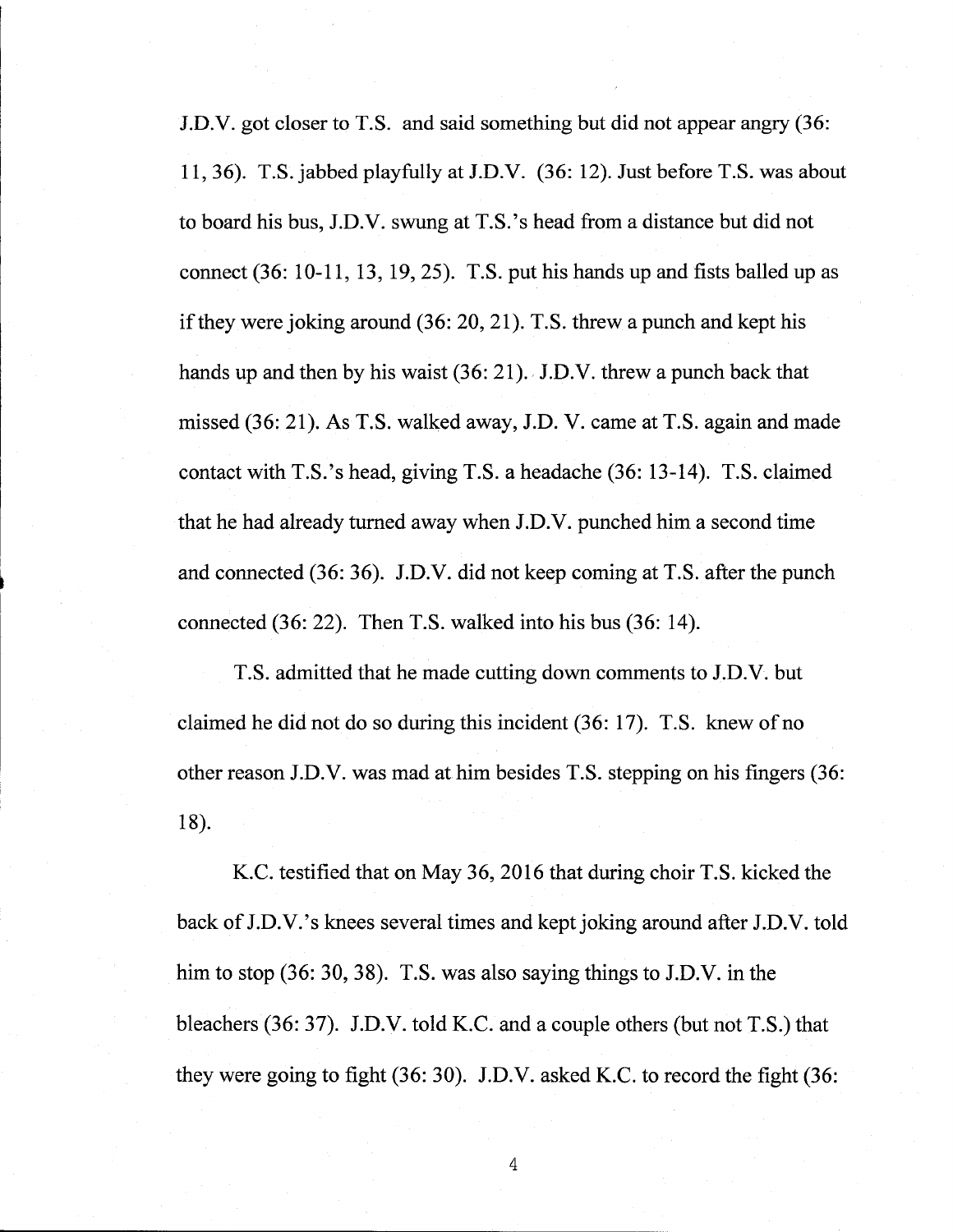30, 34, 38). Out by the buses after practice, J.D.V. caught up to T.S. (36: 31). T.S. took <sup>a</sup> jab at J.D.V.'s chest trying to push him away while K.C. was recording the incident (36: 32, 40). In response, J.D.V. swung at T.S.'s head (36: 33, 34, 40). T.S. was moving away after the first punch (36: 42). J.D.V. viewed the recording K.C. made while they were in the bus (36: 35).

The State also offered the 30 second video taken by K.C. as evidence (14, 36: 43). From the undersigned attorney's observations, the video clearly depicted T.S. throwing the first punch. T.S. continued to face J.D.V. after J.D.V.'s first punch missed. Then J.D.V. threw <sup>a</sup> second punch that struck T.S.

J.D.V. testified that while on the risers during choir practice that T.S. kicked him in the back of the legs, put lint balls on him and stepped on his fingers (36: 46). T.S. had picked on J.D.V. before (36: 46). T.S. made comments relating to J.D.V.'s ability to play football (36: 47). J.D.V. asked T.S. to stop but T.S. did not (36: 47). K.C. offered to record the fight (36: 47, 48). T.S. and K.C. left the risers together (36:49). Once they were by the buses, T.S. threw the first punch (36: 49). J.D.V. could not get to his bus without going through T.S. (36: 53). While walking toward the bus, J.D.V. was talking about BMXing and not fighting (36: 54). When J.D.V. walked toward his bus, he unexpectedly was greeted by T.S. who put his hands up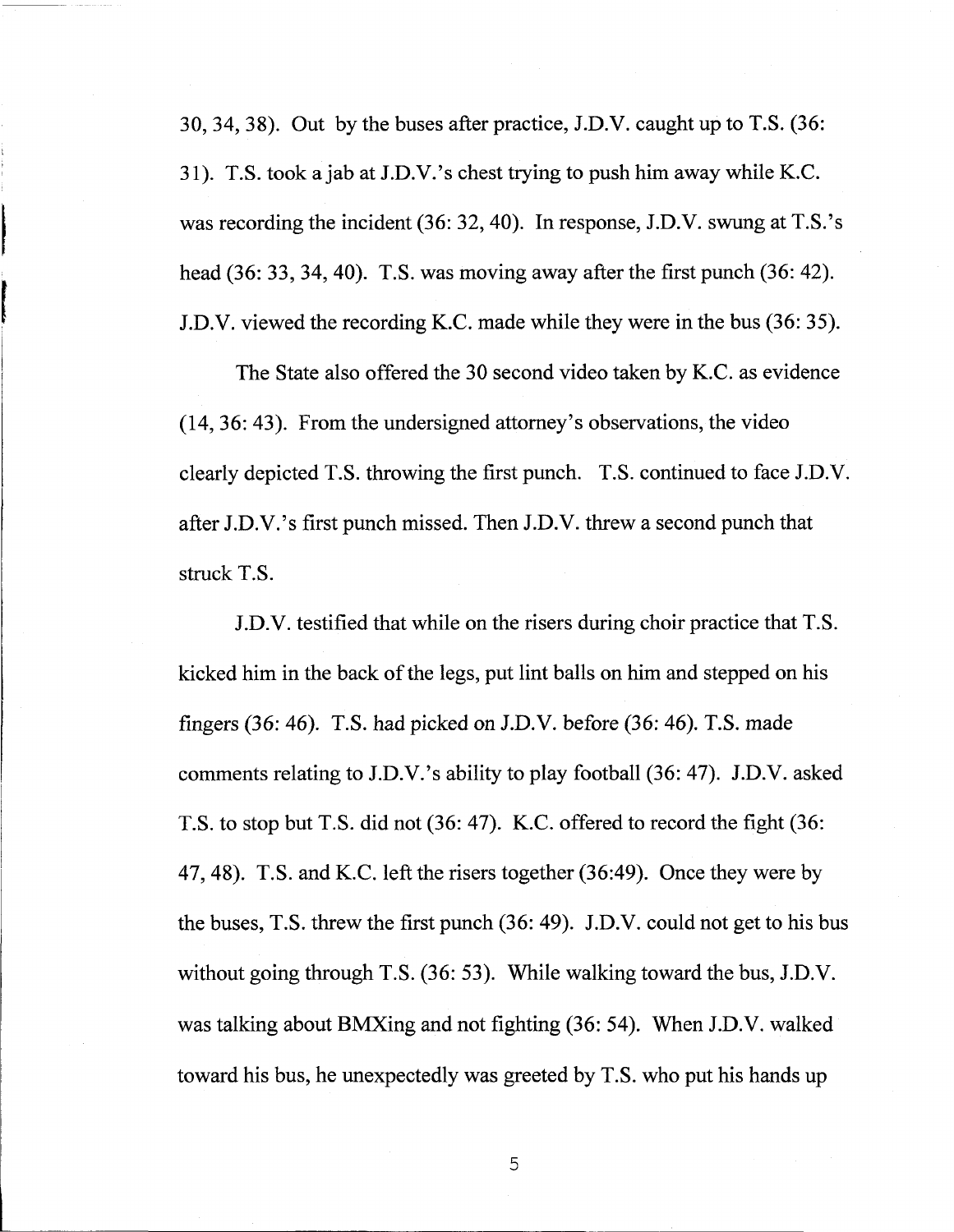(36: 54). J.D.V. thought that T.S. was going to fight him (36: 55). When J.D.V. turned to avoid being hit in the back of the head, T.S. threw a punch at him (36: 55). J.D.V. blocked the punch to avoid getting hit (36: 56). J.D.V. threw his first punch in self-defense and T.S. smiled at him (36: 56). J.D.V. feared there would be another punch from T.S. so he punched T.S. and the incident ended (36: 56). J.D.V. did not know the incident was recorded until K.C. showed him the video in the bus (36: 56, 58). The video showed J.D.V. walking past T.S. but then facing T.S. once T.S.'s hands were up (36: 57). J.D.V. feared physical harm from T.S. (36: 61).

**I**

Officer Michael Calmes testified in rebuttal for the State that Vice Principal Hermes and him interviewed J.D.V. after the incident and J.D.V. stated that he wanted K.C. to make the video so people would know it was self-defense (36: 65). J.D.V. had described T.S.'s punch at him as effeminate that did not cause him any fear (36: 66).

Judge Atkinson relied primarily upon the video for finding J.D.V. guilty of battery and dismissed the disorderly conduct allegation (36: 77-79; App. 105-107).

Further facts will be stated in the argument below.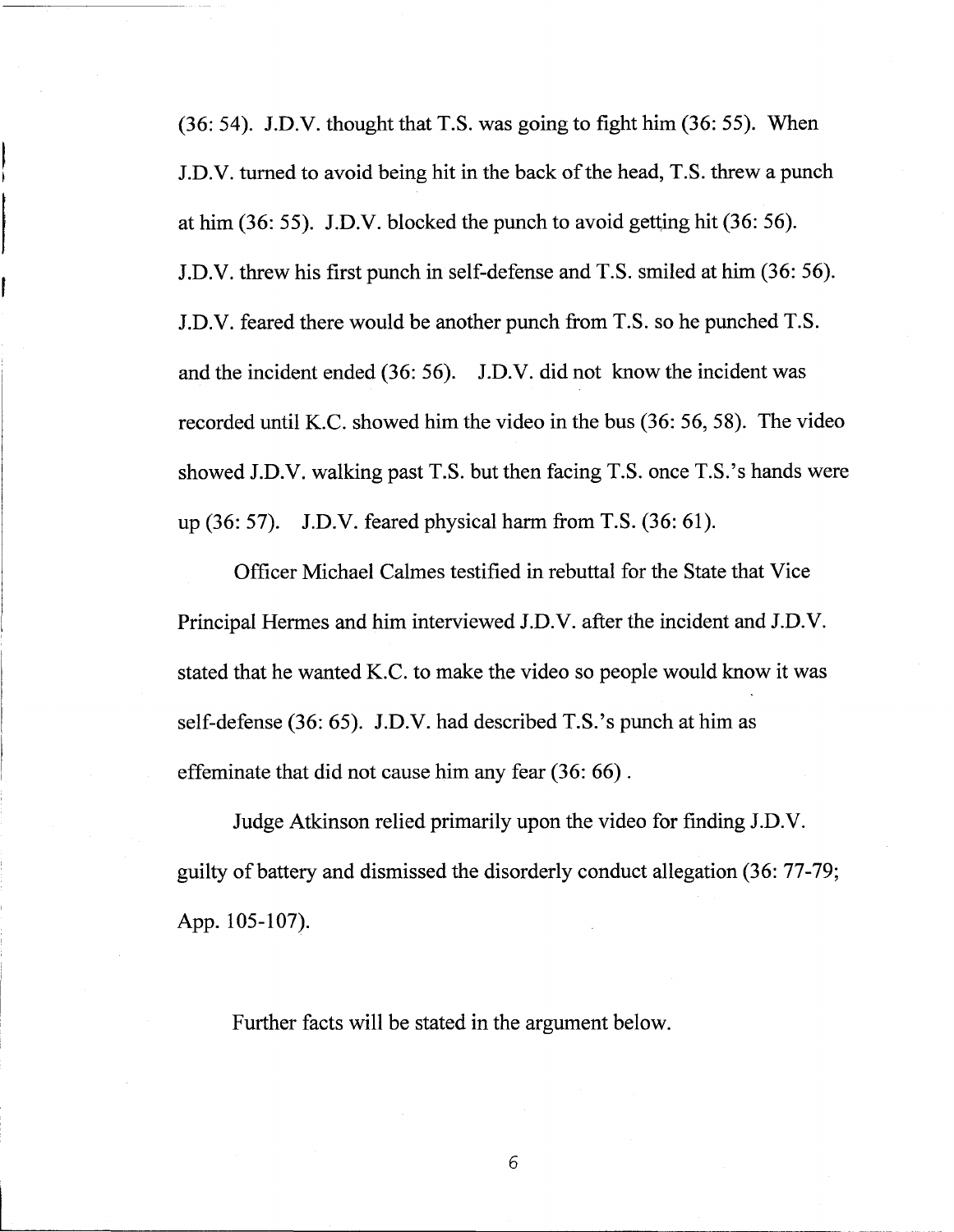### **ARGUMENT**

### THE EVIDENCE WAS INSUFFICIENT FOR THE COURT TO FIND BEYOND A REASONABLE DOUBT THAT J.D.V. WAS GUILTY OF BATTERY AND NOT ACTING IN SELF-DEFENSE.

When an appellate court reviews a challenge to the sufficiency of the evidence, it views the evidence most favorably to the State and to the conviction. *State* v. *Poellinger,* 153 Wis. 2d 493, 501, 451 N.W.2d 752 (1990). Ifmore than one reasonable inference can be drawn from the evidence presented at trial, we accept the inference most favorable to the verdict, even if other inferences could be drawn. *State v. Routon*, 2007 WI App 178, 17, 304 Wis. 2d 480, 736 N.W.2d 530. The test is whether "'the trier of facts could, acting reasonably, be so convinced by evidence it had a right to believe and accept as true.'" *State v. Schutte,* 2006 WI App 135, ^[14, 295 Wis. 2d 256, 720 N.W.2d 469 (quoting *Poellinger,* 153 Wis. 2d at 503- 04; one set of internal quotations marks omitted). This highly deferential standard of appellate review of a challenge to the sufficiency of the evidence is the same whether the fact finder is a jury or the trial court. *Routon,* 304 Wis. 2d 480, 117. Whether the evidence viewed most favorably to the verdict satisfies the legal elements of the crime presents a question of law,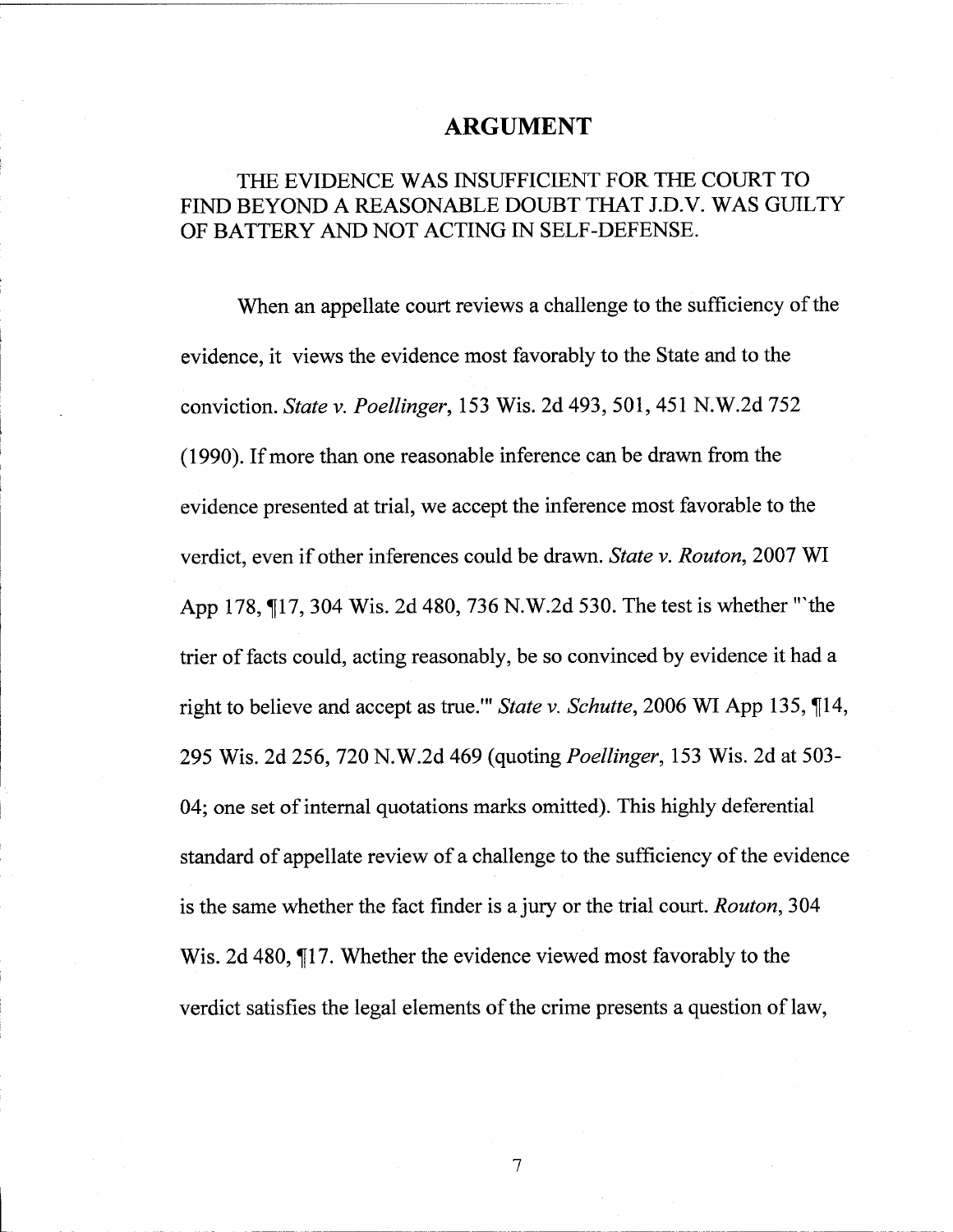which appellate courts review *de novo. Id.* It is the fact-finder's function to

decide the credibility of witnesses. See *Poellinger*, 153 Wis. 2d at 506.

In this case, the State was required to prove the following beyond a

reasonable doubt the offense of battery which is defined as

940.19 Battery; substantial battery; aggravated battery. (1) Whoever causes bodily harm to another by an act done with intent to cause bodily harm to that person or another without the consent of the person so harmed is guilty of a Class A misdemeanor.

In this case, J.D.V. admitted striking T.S. but claimed it was self-

defense (36:61). The privilege of self-defense as applicable to the facts of

this case is as follows:

939.48 Self-defense and defense of others. (1) A person is privileged to threaten or intentionally use force against another for the purpose of preventing or terminating what the person reasonably believes to be an unlawful interference with his or her person by such other person. The actor may intentionally use only such force or threat thereof as the actor reasonably believes is necessary to prevent or terminate the interference. ...

Conceivably, one might argue that J.D.V. provoked T.S.'s initial jab

at J.D.V. In that case, the applicable law is:

(2) Provocation affects the privilege of self-defense as follows:

(a) A person who engages in unlawful conduct of a type likely to provoke others to attack him or her and thereby does provoke an attack is not entitled to claim the privilege of self-defense against such attack, except when the attack which ensues is ofa type causing the person engaging in the unlawful conduct to reasonably believe that he or she is in imminent danger of death or great bodily harm.

Self-defense is generally viewed as an affirmative defense. See, e.g., *State v. Head,* 2002 WI 99, If 64, 255 Wis.2d 194, 648 N.W.2d 413. "An 'affirmative defense' is ... 'a defendant's assertion raising new facts and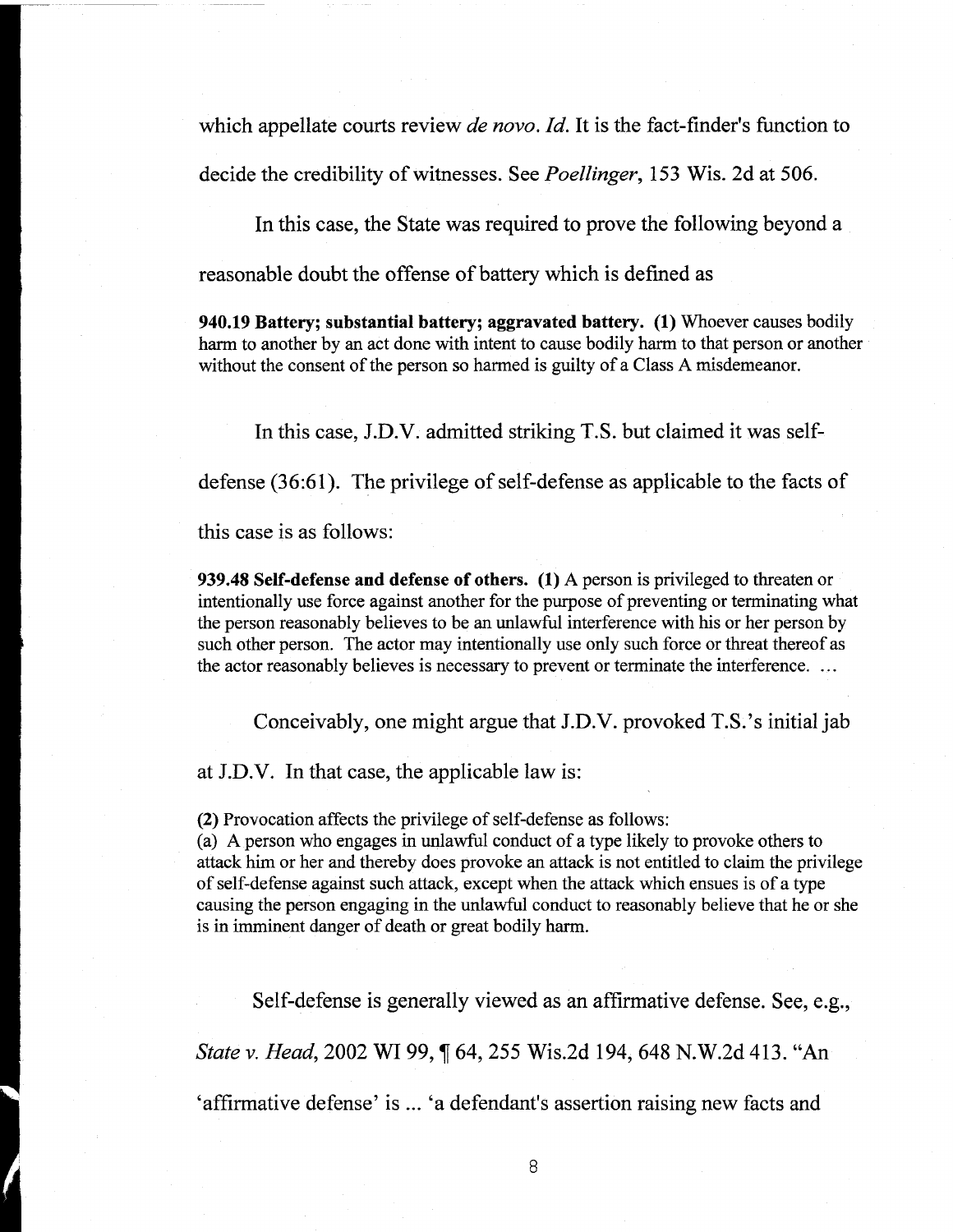arguments that, if true, will defeat the plaintiffs or prosecution's claim even ifall allegations in the complaint are true.' " *State* v. *Watkins,* <sup>2002</sup> WI 101, f 39, <sup>255</sup> Wis.2d 265, <sup>647</sup> N.W.2d <sup>244</sup> (citation and emphasis omitted). When an affirmative defense is successfully put at issue, the burden is on the State to disprove the defense beyond a reasonable doubt. See *Head,* 255 Wis.2d 194, ¶ 106, 648 N.W.2d 413.

As a matter of law, the actions of J.D.V. in striking T.S. were privileged. Although Judge Atkinson labelled J.D.V. as the aggressor and a liar (36:78), the undisputed facts did not support that. T.S. struck J.D.V in the back area several times when behind him during practice in the rafters and had made derogatory remarks to him (36: 7-8, 17, 30, 38, 46-47). J.D.V. had reason to fear that T.S. would be aggressive as J.D.V. had asked T.S. to stop but T.S. did not (36: 36, 38). Once they were on the sidewalk heading toward the buses, the testimony was unanimous that T.S. threw the first punch<sup>2</sup> (14, 36: 12, 32, 40, 49, 56). There is a dispute in testimony as to what T.S. did immediately after that when J.D.V. threw two punches, the second of which connected (36: 56, 42 and 36). However, the recording (14), in this viewer's opinion, was the most credible evidence. No rational finder of fact could find after viewing it that T.S. did anything but remain

<sup>&</sup>lt;sup>2</sup> Although T.S. claimed it was just a jab (36: 12)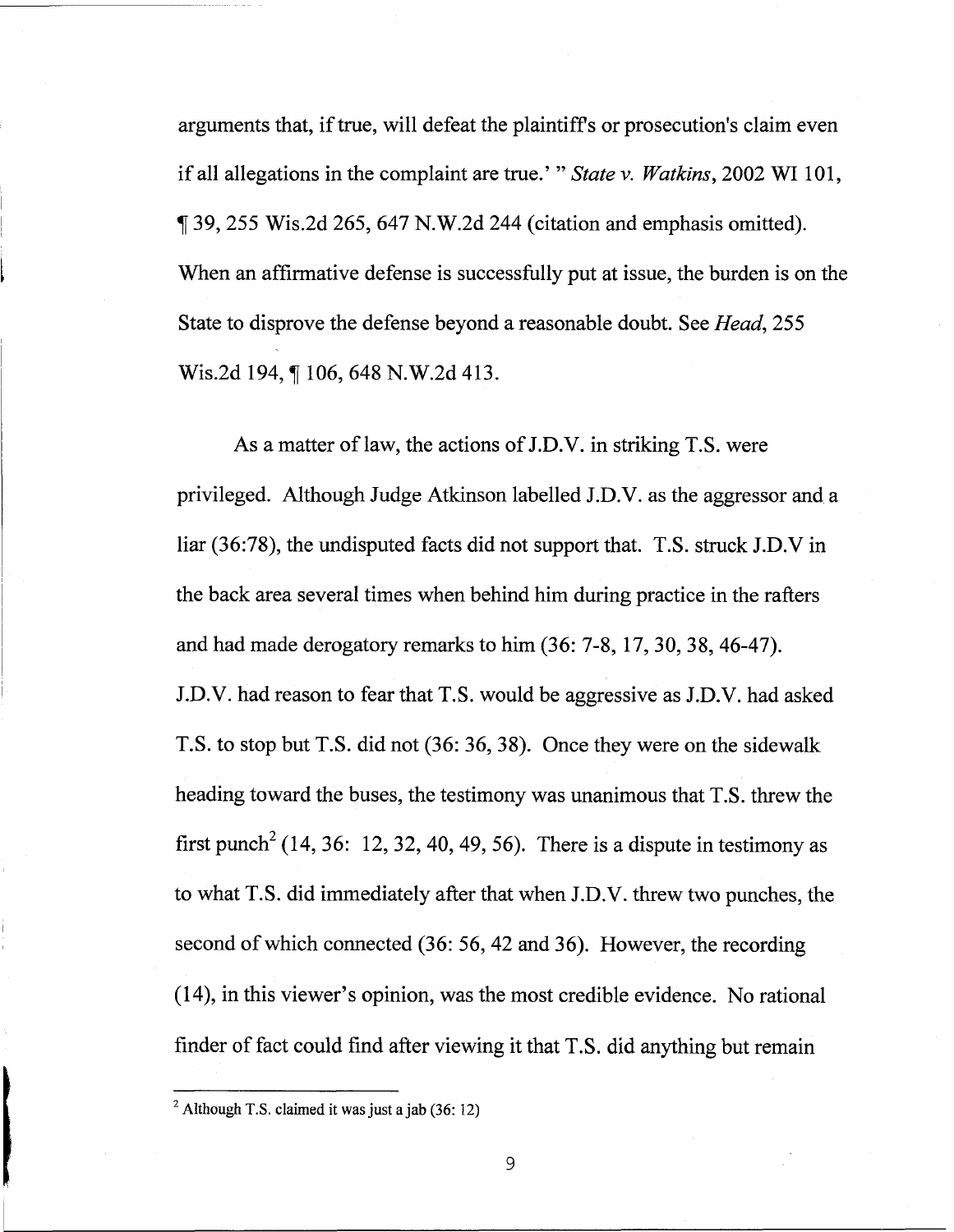standing and facing J.D.V. who had reason to fear physical attack if J.D.V. did not neutralize T.S.

Judge Atkinson's finding of fact was clearly erroneous after a careful review of the video. J.D.V. was not the aggressor. The state did not prove beyond <sup>a</sup> reasonable doubt that J.D.V.'s actions in punching T.S. was not necessary to prevent unlawful interference with his person from T.S. who had already stepped on J.D.V. in the rafters and whom had swung at J.D.V. on the sidewalk by the buses.

While courts rarely reverse a court's finding of guilt in a delinquency case, the facts of this case justify it. The State did not present facts sufficient for <sup>a</sup> rational fact-finder to find beyond <sup>a</sup> reasonable doubt that J.D.V.'s battery upon T.S. was not privileged because of self-defense.

In *Burks* v. *United States,* 437 U.S. 1, 12-14, 57 L.Ed.2d 1, 98 S.Ct. 2141 (1978), the United States Supreme Court held that the double jeopardy clause precludes a second trial once a reviewing court has found the evidence legally insufficient, and the only available remedy is the direction ofa judgment of acquittal. Because the evidence was insufficient for <sup>a</sup> finding of delinquency as a matter of law, the only remedy is dismissal with prejudice.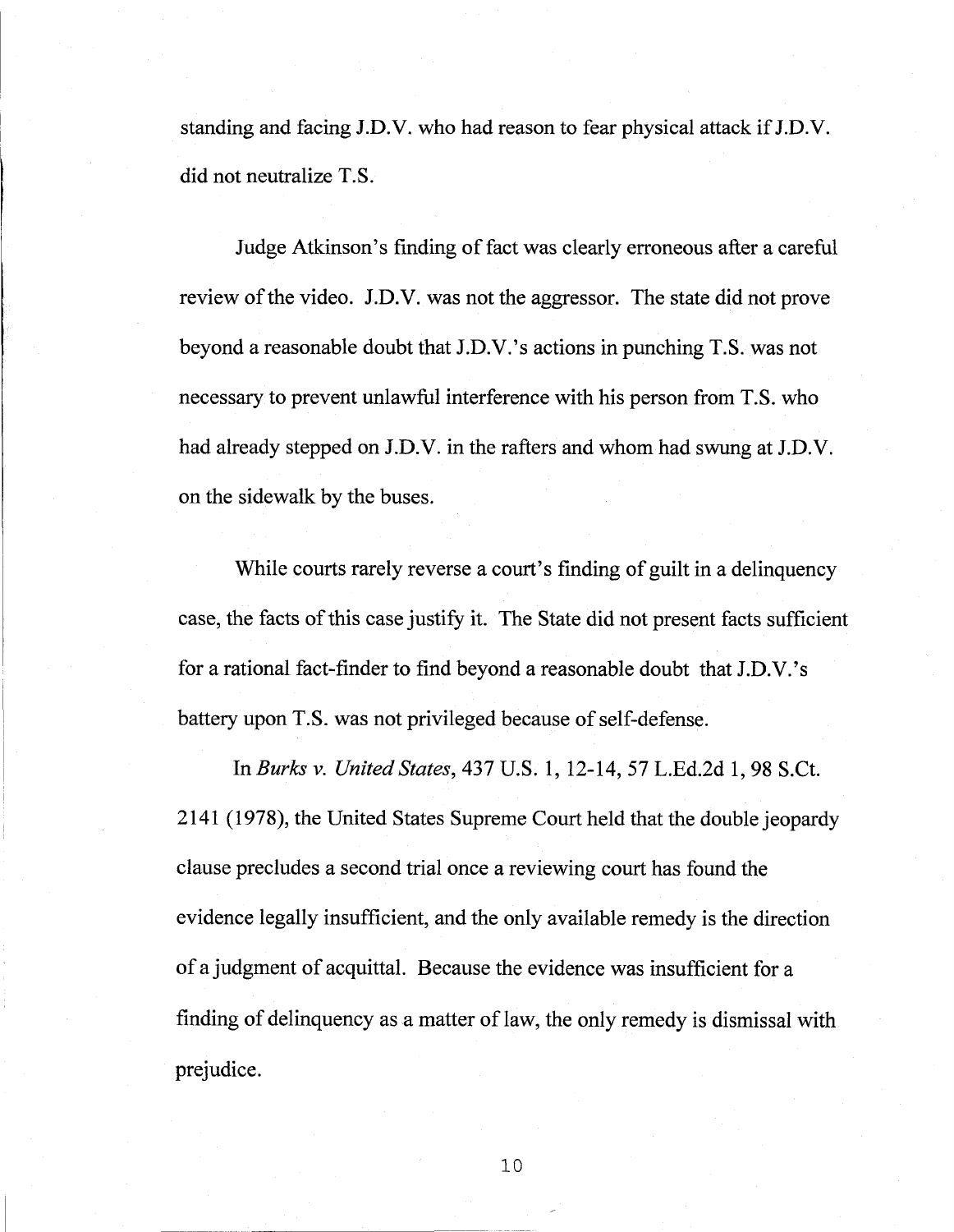### **CONCLUSION**

For the reasons stated above, the undersigned attorney requests that this court reverse the trial court's dispositional order and remand this matter to the trial court with instructions to vacate it.

Dated this 22nd day of July 2017

KACHINSKY LAW OFFICES By: Len Kachinsky Attorneys for the Defendant-Appellant State Bar No. 01018347 832 NeffCourt Neenah, WI 54956-2031 Office: (920) 841-6706 E-Mail: [LKachinsky@core.com](mailto:LKachinsky@core.com)

## **CERTIFICATION AS TO BRIEF LENGTH**

I hereby certify that this brief conforms to the rules contained in Sec.  $809.19(8)(b)$  and (c) for a brief and appendix produced with a serif proportional font. This briefhas 2388 words, including certifications.